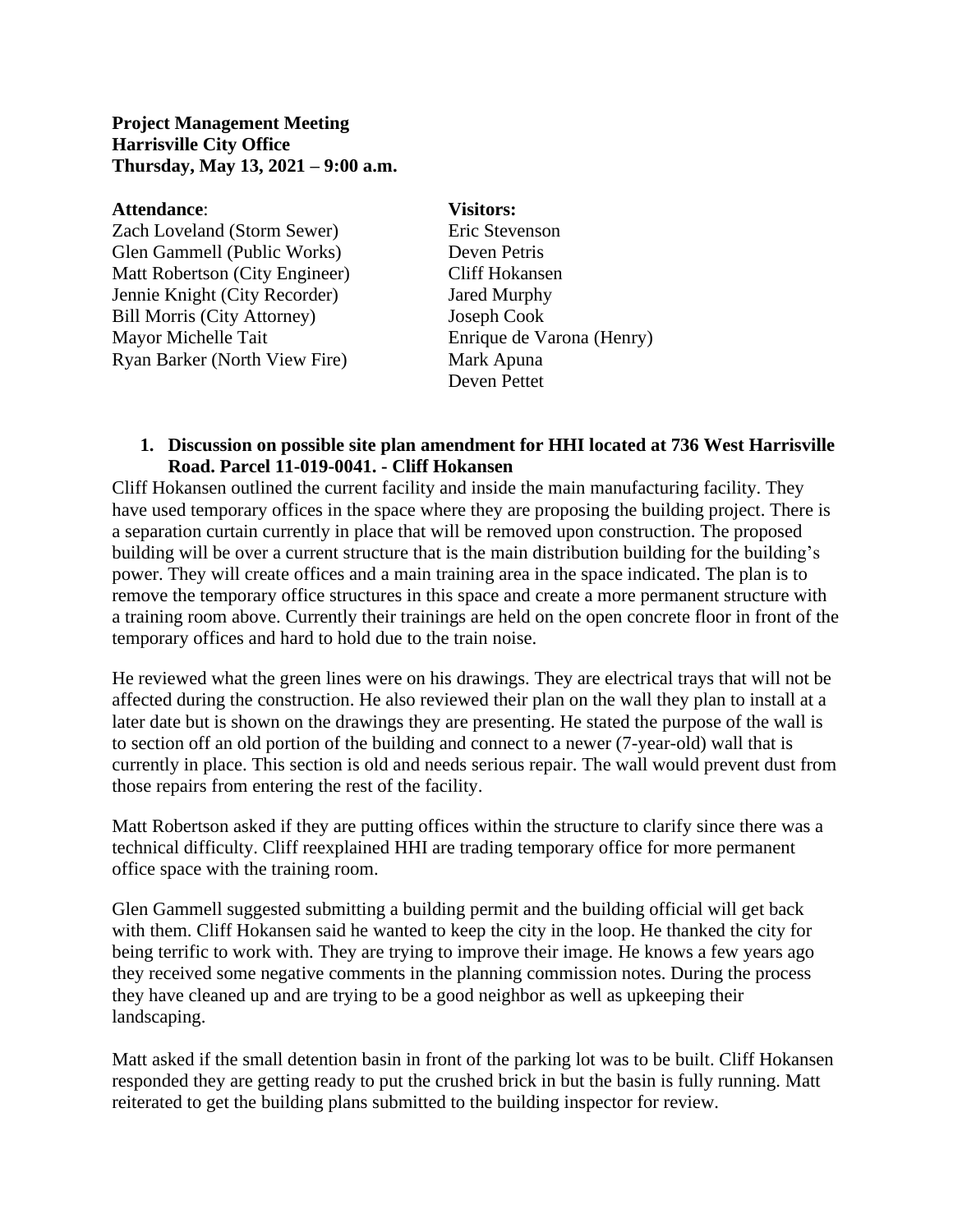# **2. Discussion on possible development of property located at approximately 2125 N. 425 W. Parcels 17-064-0027 & 17-064-0022. – Jared Murphy.**

Joseph Cook said they are looking to develop this into townhomes. These pieces have been horse property and are located next to Orion Jr. High. The seller gave them a conceptual site plan. Joseph was wondering what has been approved for this property.

Matt Robertson clarified there have not been any approvals for any concept brought to Project Management for these properties. They have shown their ideas but the ideas have always fizzled out and nothing more. This piece of ground is grandfathered into R-3 Zoning. The owner was told they had to follow the R-3 Zoning regulations.

Bill Morris said the issue is with the road standards. The concept does not meet the public road standard. Matt said the road standard is 60 feet. They have talked about some different street cross sections. Joseph asked if that is curb to curb. Matt said that is property line to property line. There are a few things to work out on the current proposed concept plan. There is an updated city standard that allows alterations to road standards if approved by the city.

Bill said the other issue is guest parking needs which must be agreeable with the committee.

Joseph said there is quite a bit of storm detention. Matt said there has been discussion about the existing detention basin on the south side of the road that could be combined into a larger basin so the city does not have to maintain two. Joseph asked if this can handle the new. Zack Loveland said they city has talked about moving the detention. Bill clarified could be guest parking. Matt said the road connector will not meet any standard and needs to be worked out. Joseph asked if they need this connection on the southwest corner. There are two other connections on 2150 North in this area as well. Bill said if North View Fire is okay. Ryan Barker said they need two access points. Due to this recommendation the developer could combine his detention basin with the existing city's basin and create one larger basin while removing a difficult access point.

Glen Gammell asked for clarification on whether the roads would be part of an HOA. Bill clarified these must be city roads and will be maintained due to the zoning standards. Bill clarified the old standards. He said we are going to balance the zoning ordinance against the proposed density and see if it works. Staff clarified that any connecting buildings cannot be any larger than 5 connecting units. Matt said the current ordinance only is allowed in mixed use. But the new ordinance is not the standard for this area since this is grandfathered in. Bill said the city will send these standards to him so he can review and update the concept plan.

Joseph asked for clarification on the east side where the road is showing partially on the school property and the McCormick property. Bill said we have not contacted any of the surrounding properties to know what is going on with them. Joseph said they will contact the school.

Joseph asked about the water and sewer connections. Matt will send sewer maps. Bona Vista is the culinary water provider, Pineview for secondary. Matt will also send storm drain maps. Joseph said they will review the zoning and make sure this plan meets the all the specifications.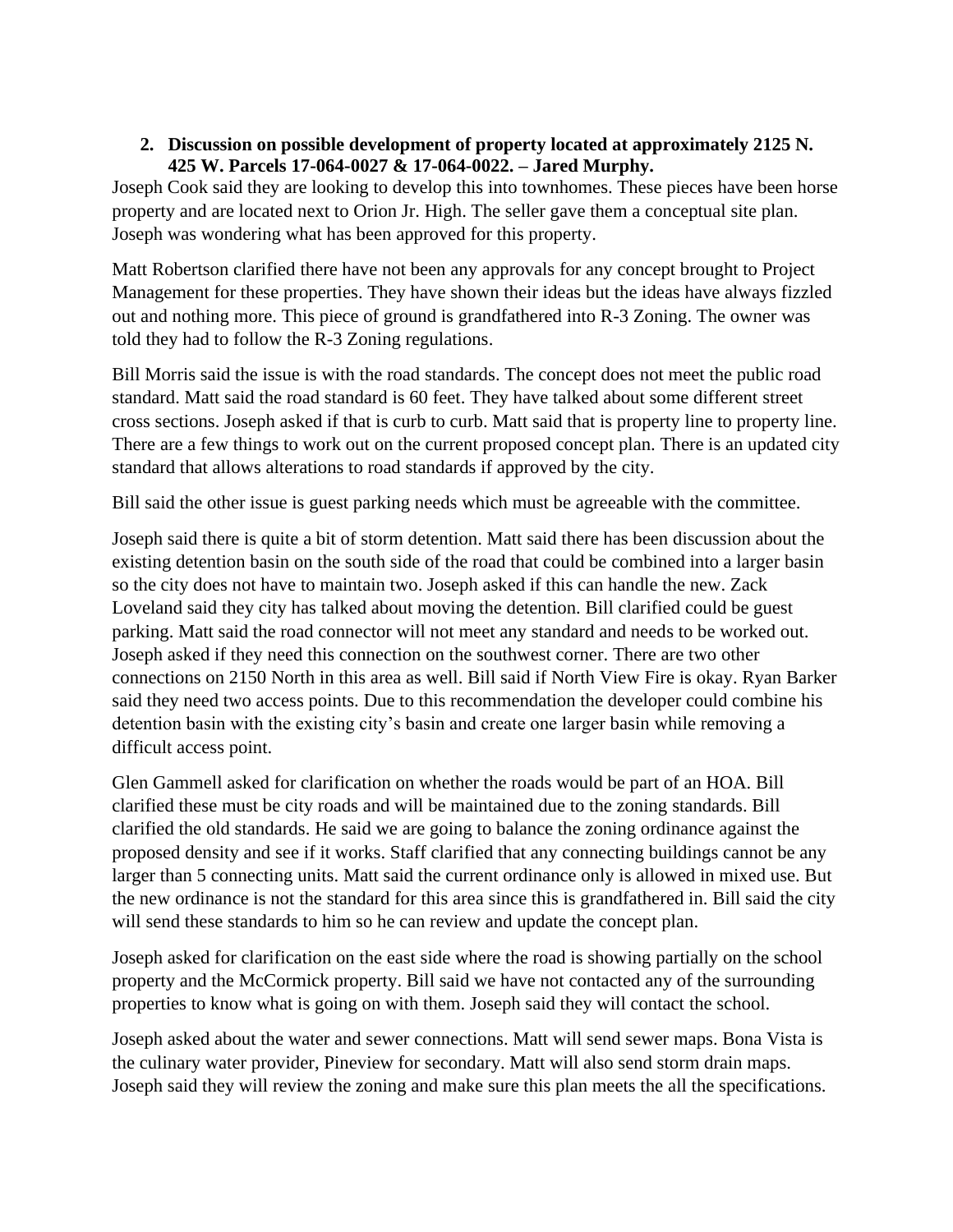Enrique de Varona (Henry) asked what the application process is and how deep do they have to go to formally present before we need to create civil plans. Bill said we will put them on the agenda for next month with Project Management unless they needed more time. Confirmation was made by Bill and Joseph to be placed on next Project Management meeting agenda with engineered plans if everything checks out with staff then the next step is subdivision application fee paid and you'll be put on the July Planning Commission for Preliminary Approval.

Matt suggested checking the municipal code in Chapter 12 which is the subdivision ordinance. They can come back with conceptual with Project Management but there is a lot more information in this ordinance for preliminary approval.

Joseph asked for the impact fee schedule and building fees. Glen or Matt will send these to Joseph. Central Weber is increasing their fees on July 1. Joseph said they will go through and hopefully be back next month. Verified Jared's email to send information.

**3. Discussion on possible development of Parcel 11-027-0023. – Joshua Wiscomb** This discussion item was tabled.

# **4. Eric Stevenson – Parcel 11-301-0001**

The Bryan Rogers family asked if he is interested in doing something with their property on the west side of Walmart. On the northwest corner. He is looking to do a small apartment complex. Bill said there are no apartments allowed in the commercial zone. Matt outlined Municipal Code Section 11.12.020 Commercial Uses. If he has any commercial ideas that work within the zone, he is more than welcome to present them.

# **5. Mark Apuna – Parcels 17-066-0010 and 17-066-0049**

Devon Pettet and Mark Apuna said they reviewed the zoning and are proposing medical office space. Bill asked for clarification on the zoning on the parcels. Mark said he understands one is commercial and one would require a rezone. Current and future zoning was discussed. Medical offices are an approved commercial use. They will need to present a concept plan with application for rezone. The site plan review for infrastructure will go through project management. Mark said he was told by one of the neighbors said there was a lot of fill brought into the property. Matt said he will need to get a geo tech report to see the condition. Bill said they may have to do some remediation of the property. Devon asked for enter and exit requirements for emergency services. Ryan Barker said this depends on the size of buildings. Bill said that can be clarified when they get to the site plan.

Discussion on UDOT access. Mark clarified the property location. They may need to share access on the Sergeants. They cannot exit from commercial onto residential but the fire code would allow a gate. Bill checked the frontage requirements. We do not have a frontage requirement in our code for commercial development standards; 11.13.020 outlines the regulations that will need to be met.

Mark asked about utilities. Glen Gammell said the sewer is on the east side and also the storm water outlet for UDOT. Matt said culinary water will go through Bona Vista. In a commercial zone you can do outdoor watering if landscaping is below 15%. This is a combination with